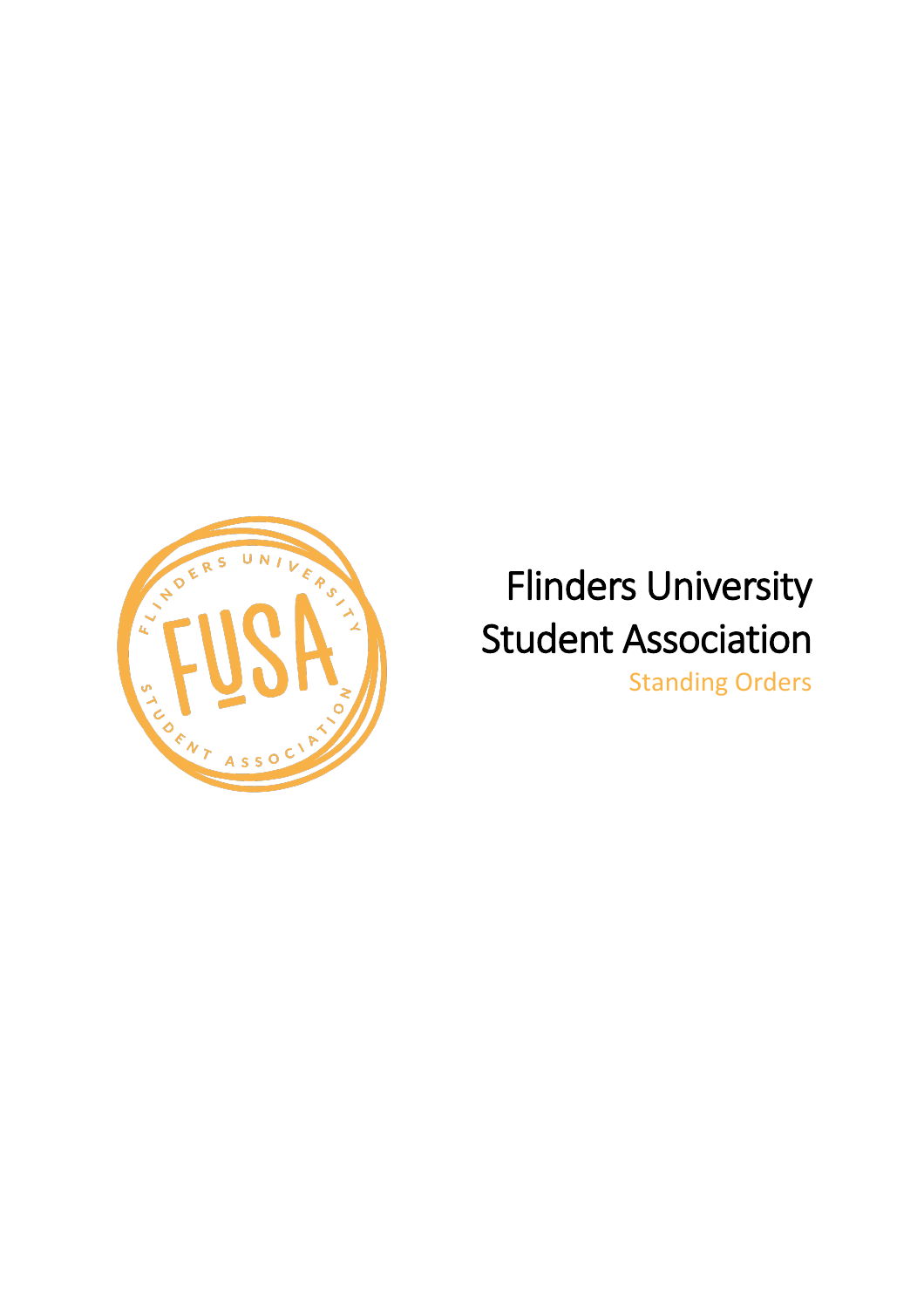

# **Table of Contents**

<span id="page-1-0"></span>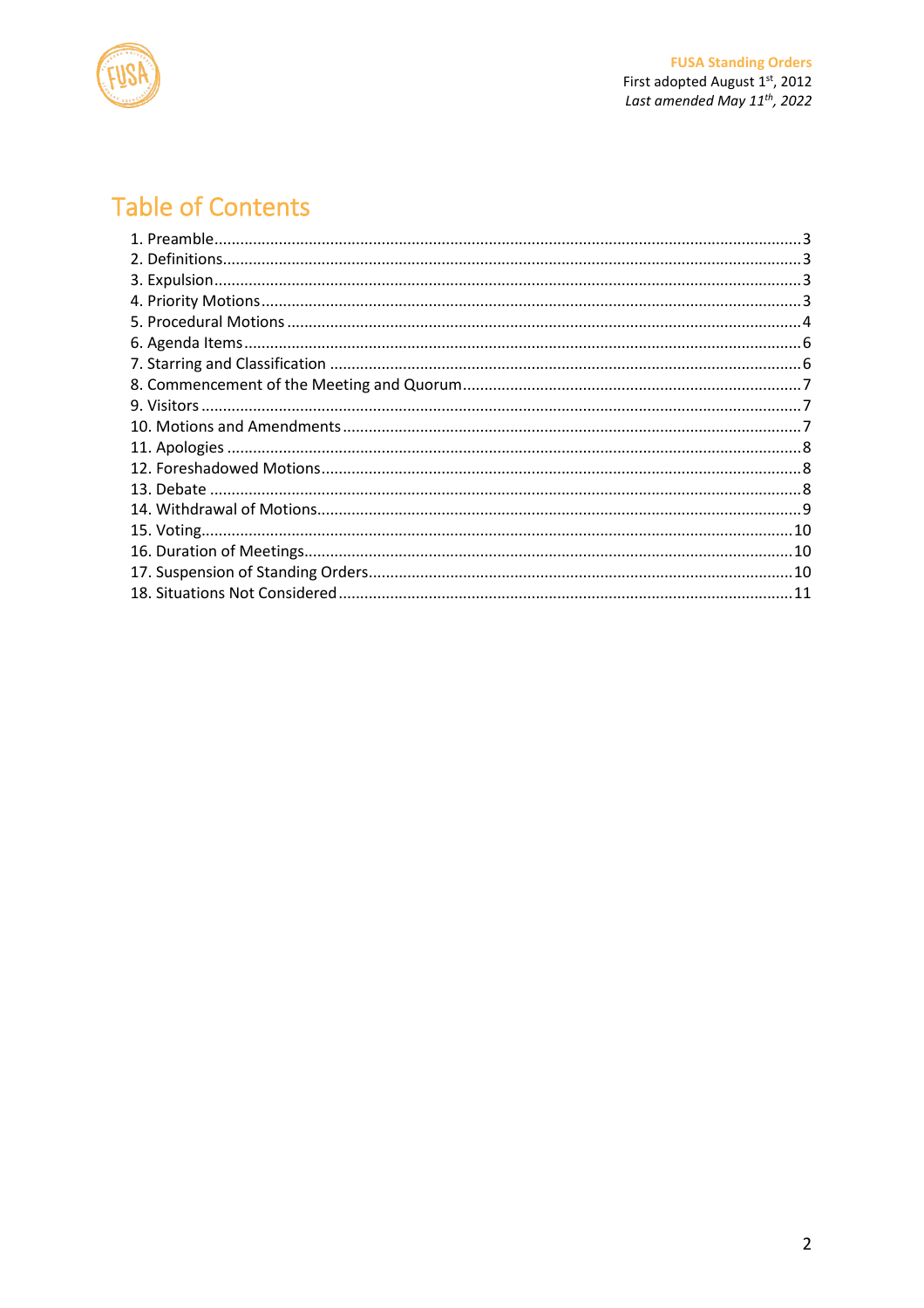

# 1. Preamble

1.1 Student Council has established the standing orders contained herein to outline the meeting procedures of Student Council. These standing orders may also provide guidance to the committees of the Flinders University Student Association and their meeting procedure when applicable.

# <span id="page-2-0"></span>2. Definitions

- 2.1 Unless otherwise defined in these regulations, the definitions outlined in section 1 of the FUSA Constitution shall apply to these regulations.
- 2.2 In these regulations, unless some other meaning is clearly intended:

'**Meeting**' means an official meeting of Student Council;

'Student Council' means the governing body of the Flinders University Student Association;

'**Official Visitor**' means a person who has notified the General Secretary of their attendance to the meeting or a person who have been invited to attend the meeting; '**Visitor**' means a person who is not a member of Student Council or an official visitor in attendance at a Student Council meeting.

# <span id="page-2-1"></span>3. Expulsion

- 3.1 The Chair may expel any person from the meeting, including Student Council members, for behaviour disruptive to the conduct of business.
- 3.2 A Student Council member may only be expelled after being named twice.
- 3.3 The Chair may revoke an expulsion from the meeting for disruptive behaviour if they are satisfied that the disruptive behaviour has ceased and will continue to be ceased.
- 3.4 A person expelled from a meeting of the Student Council is not barred from attending subsequent meetings of the Student Council.

## <span id="page-2-2"></span>4. Priority Motions

- 4.1 The following motions are considered priority motions:
	- a) "Call for quorum"
		- i. If the Student Council member believes that quorum has not been met, the Student Council member must "call for quorum".
		- ii. If a "call for quorum" is made, business is suspended until the Chair has shown that quorum is has been met.
	- b) "Point of order"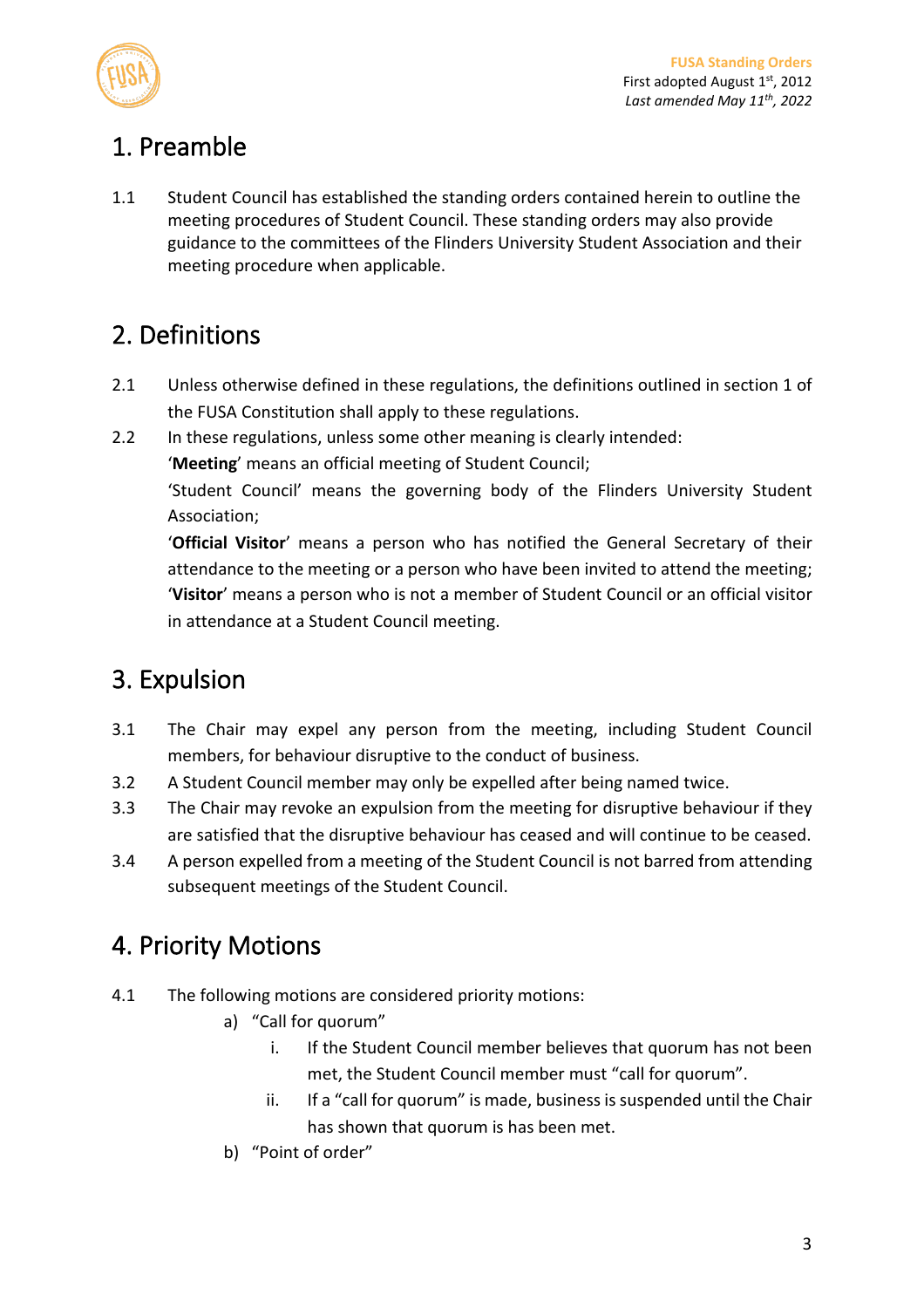

- i. If a breach of the Standing Orders occurs, a Student Council member may immediately raise a "point of order" regarding that breach with the Chair.
- ii. The Chair must make a ruling as to whether the Standing Orders are or are not being followed. If it is ruled that the Standing Orders are not being followed then the Chair must ensure that Standing Orders are followed.
- iii. The Chair must allow Student Council members to briefly speak on a "point of order".
- c) "Point of clarification"
	- i. If a member of Student Council wishes to seek further clarification regarding the procedure of current motions or application of the Standing Orders they may raise a "point of clarification".
	- ii. Where a "point of clarification" concerns a motion, the mover of the motion must attempt to clarify the issue raised.
	- iii. Where a "point of clarification" concerns discussion, the speaker must attempt to clarify the issue raised.
	- iv. Where a "point of clarification" concerns the application of the Standing Orders, the Chair must attempt to clarify the issue raised.
	- v. A "point of clarification" cannot be used as a debating point.
- d) "Overturn a ruling"
	- i. Student Council may overturn any ruling of the Chair in relation to the running of the meeting by requesting the matter go to a vote.
	- ii. Overturning a ruling of the Chair does not require a "dissent in the Chair" motion.
	- iii. Overturning a ruling does exclude a "dissent in the Chair" motion from occurring.
- 4.2 All priority motions must be heard immediately and take precedence over all other business.
- 4.3 Priority motions are not required to be seconded or voted upon.
- 4.4 Unless otherwise specified, priority motions are not debated.

#### <span id="page-3-0"></span>5. Procedural Motions

- 5.1 The following motions are considered procedural motions:
	- a) "That the motion be put" or "go straight to a vote"
		- i. It may be motioned by a member of Student Council that "the motion be put". If carried, the motion has the effect of suspending discussion on the current motion and proceeding to a vote on the motion.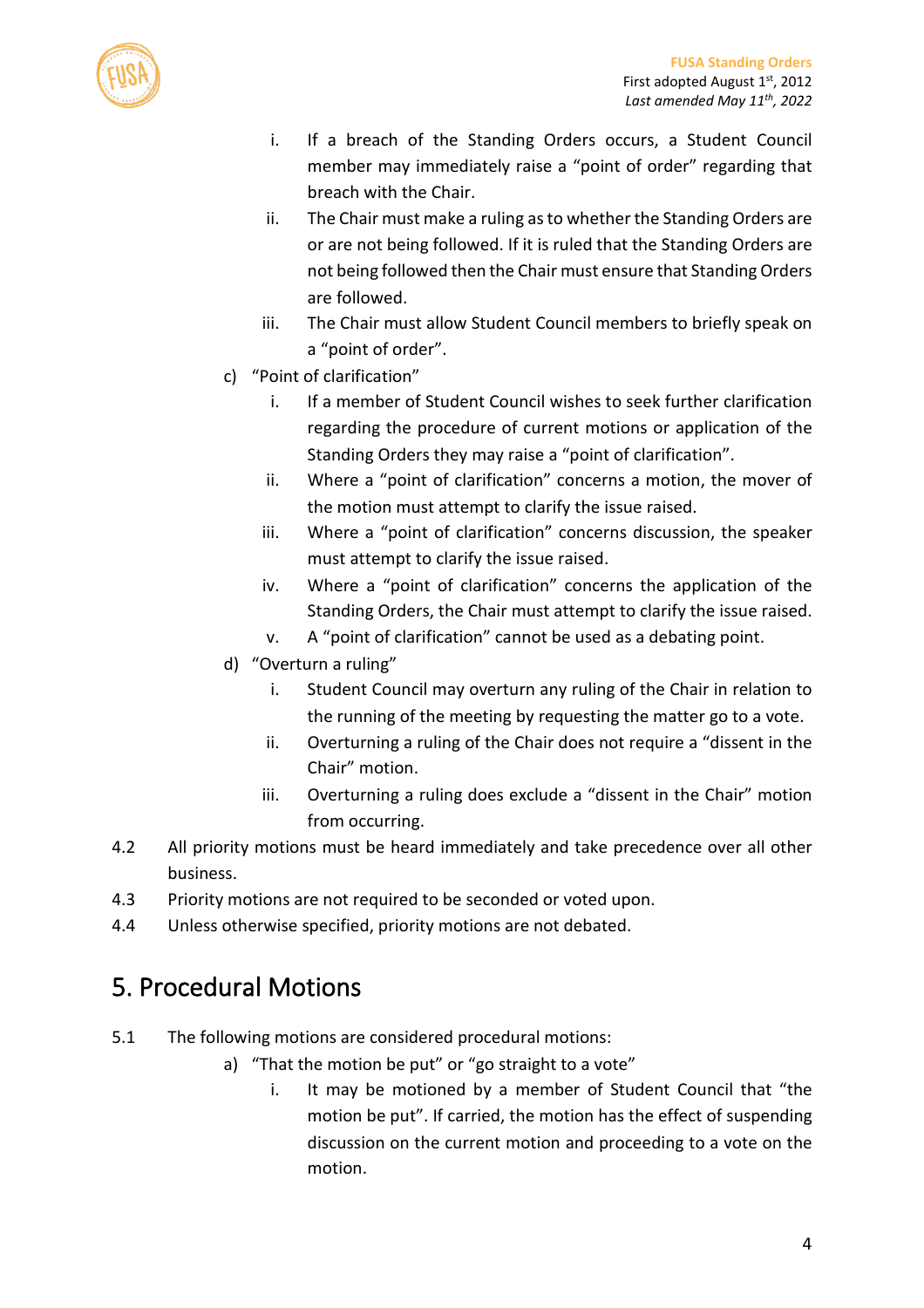

- ii. This motion must be passed by a two thirds majority to pass.
- b) "That the speaker no longer be heard"
	- i. It may be motioned by a member of Student Council that the current speaker no longer be heard. If carried, the motion has the effect of denying the speaker's right to speak further on the tabled item.
	- ii. This motion must be passed by a two thirds majority to pass.
- c) "That the motion lie" or "that the motion lay on the table"
	- i. It may be motioned by a member of Student Council that the current motion lays. If the motion is carried then the current motion is temporarily suspended until the motion is raised or all other business is completed.
	- ii. A motion to lay on the table may not be used to suspend a motion indefinitely or with the intention of preventing a motion from being considered.
	- iii. A motion to lay on the table may only be used to delay a motion where the mover considers another motion to be of greater importance and urgency.
	- iv. Clarification may be sort from the mover as to their intent.
	- v. A motion can lay on the table until the next Student Council meeting where it must be discussed or be motioned to lay on the table at that meeting.
- d) "That the motion by raised"
	- i. It may be motioned by a member of Student Council that the motion be raised. If the motion is carried then a motion which was previously suspended under sub-clause 4.1(c) of these regulations, is resumed.
- e) "Dissent in the Chair"
	- i. A voting member of Student Council may move a motion of dissent in any ruling of the Chair regarding the conduct of a meeting.
	- ii. While Student Council considers a motion moved pursuant to clause 3.1, the Chair must be vacated and passed to another Student Council member in accordance with the Constitution.
	- iii. Only the mover and the Student Council member in which dissent is called may speak on a dissent motion for a maximum of two (2) minutes.
	- iv. If a motion of "dissent in the Chair" is carried, the Chair is required to vacate the chair.
- 5.2 Procedural motions take precedence over all business except priority motions.
- 5.3 All procedural motions require a mover and a seconder.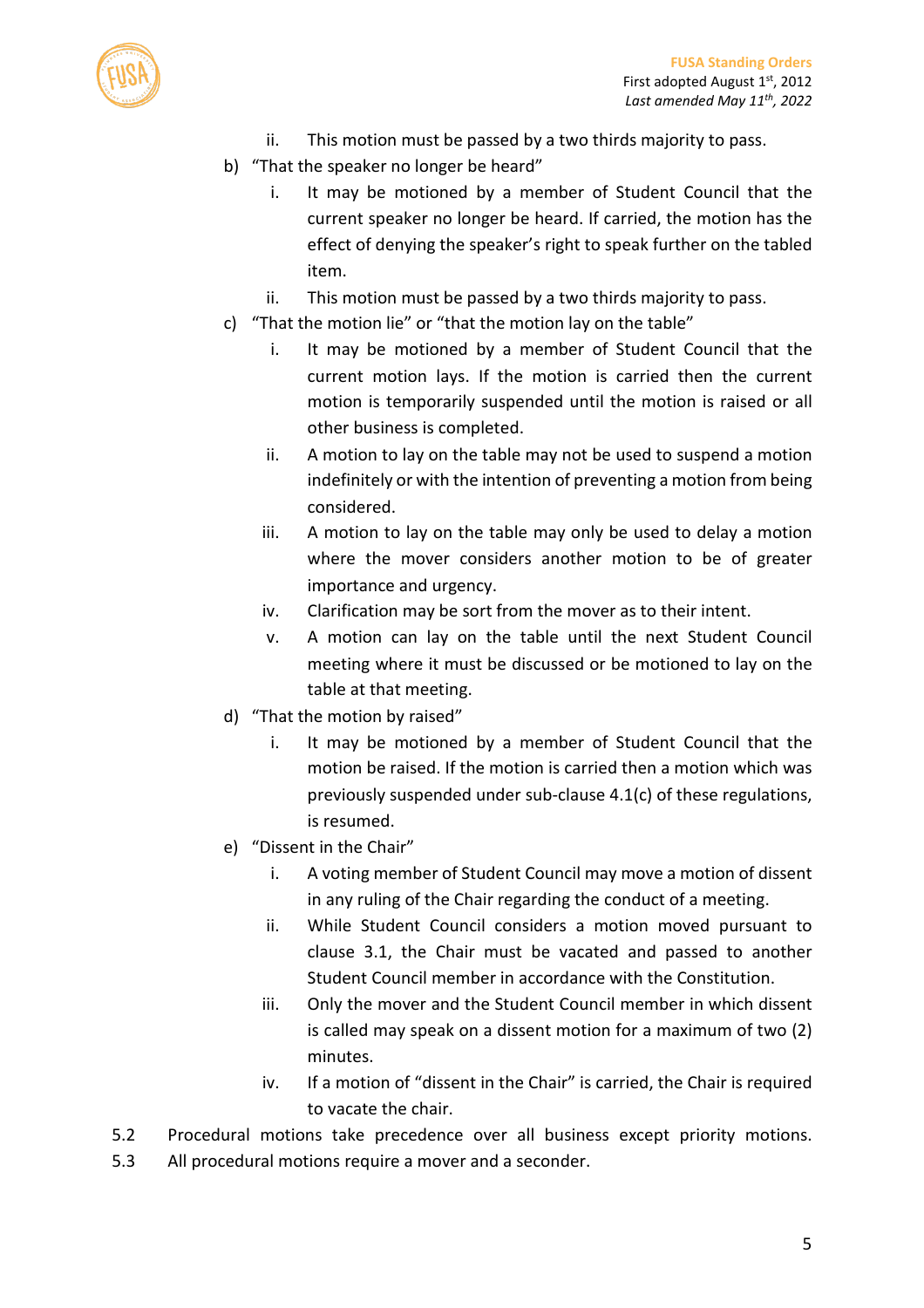

5.4 Unless otherwise specified, procedural motions are not debated.

## <span id="page-5-0"></span>6. Agenda Items

- 6.1 All matters for decision must:
	- a) be submitted in writing to the General Secretary prior to the deadline for submission of agenda items; and
	- b) be accompanied by a written motion as well as a description and any applicable documents; or
	- c) be deemed by the President, General Secretary or three (3) other Student Council members to be of enough urgency that it cannot wait until the next meeting.
- 6.2 All matters for discussion must:
	- a) be submitted in writing to the General Secretary prior to the deadline for submission of agenda items; and
	- b) be accompanied by a written description of the proposed discussion; or
	- c) be deemed by the President, General Secretary or three (3) other Student Council members to be of enough urgency that it cannot wait until the next meeting.
- 6.3 All matters for noting must:
	- a) be submitted in writing to the General Secretary prior to the deadline for submission of agenda items; and
	- b) be accompanied by a written description of the proposed noting; or
	- c) be deemed by the President, General Secretary or three (3) other Student Council members to be of enough urgency that it cannot wait until the next meeting.

#### <span id="page-5-1"></span>7. Starring and Classification

- 7.1 Items on the agenda for meetings shall be classified either as Starred Items, Unstarred Items, or Confidential Items, as determined by the General Secretary or the President.
- 7.2 A copy of the agenda for each Student Council meeting must be tabled at the beginning of each meeting with the General Secretary's or President's classifications of items not clearly noted on it.
- 7.3 Any Student Council member or any two (2) students may request at the commencement of a meeting for an item classified as un-starred to be starred.
- 7.4 A Student Council member may put a motion "that all un-starred items are approved". If such a motion is carried, all matters for decision that were un-starred, will be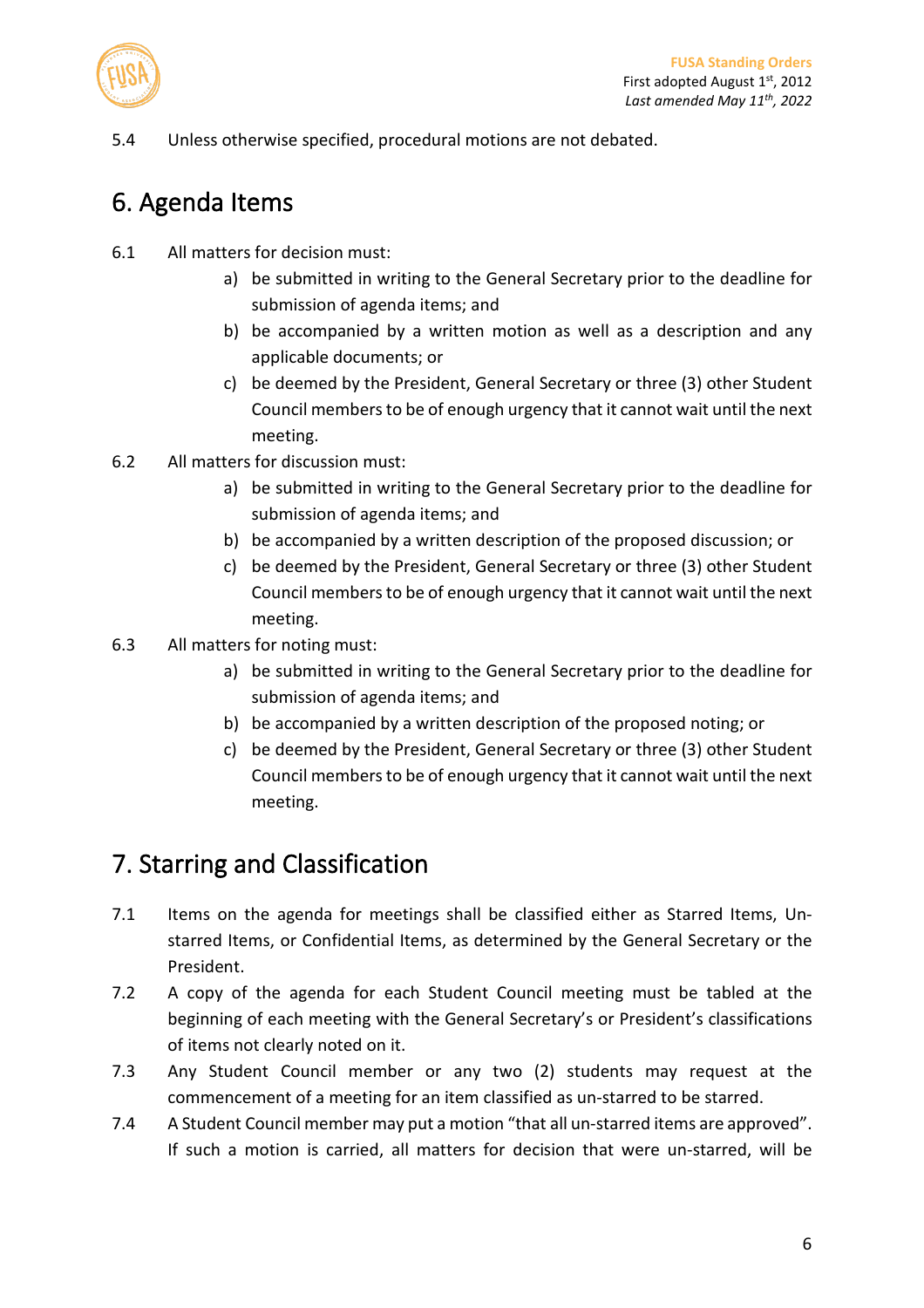

deemed to have been considered, put to the vote as provided in section 10 of these regulations, and passed.

7.5 Recommendations contained in reports, however, will not be adopted by Student Council unless a specific motion on the subject matter of the recommendation has been carried under matters for decision.

## <span id="page-6-0"></span>8. Commencement of the Meeting and Quorum

- 8.1 Meetings shall, subject to the presence of quorum, start at the time set in the notice.
- 8.2 It is the Chair's responsibility to ensure at all times that quorum is present.
- 8.3 If no quorum is present within thirty (30) minutes of the starting time set in the notice, the meeting lapses.
	- a) If a meeting lapses, then all business on the agenda of the lapsed meeting must be included on the agenda of the next meeting and must take precedence over any new business.

## <span id="page-6-1"></span>9. Visitors

- 9.1 Official Visitors and Visitors to meetings may be afforded speaking rights by the Chair or by a motion of Student Council.
- 9.2 The Editors of Empire Times are deemed Official Visitors to all Student Council meetings. The Editors will receive the notice for each meeting at the same time and in the same form as members of Student Council.

# <span id="page-6-2"></span>10. Motions and Amendments

- 10.1 Motions must be moved and seconded to be considered. The mover of a substantive motion may, however, speak for one minute before a seconder is required.
- 10.2 The Chair may rule out any motion that is:
	- a) disrespectfully worded;
	- b) inconsistent with the Constitution, the Standing Orders, or the regulations; or
	- c) otherwise out of order.
- 10.3 Amendments must relate to the tabled motion.
- 10.4 Amendments must be considered in the order which they are received by the Chair.
- 10.5 Where an amendment is before the Chair, only discussion relevant to that particular amendment will be allowed.
- 10.6 Amendments must be dealt with by Student Council when moved. An amendment to a motion, however, shall not be considered by Student Council until the mover of that motion has exercised their right to introduce it.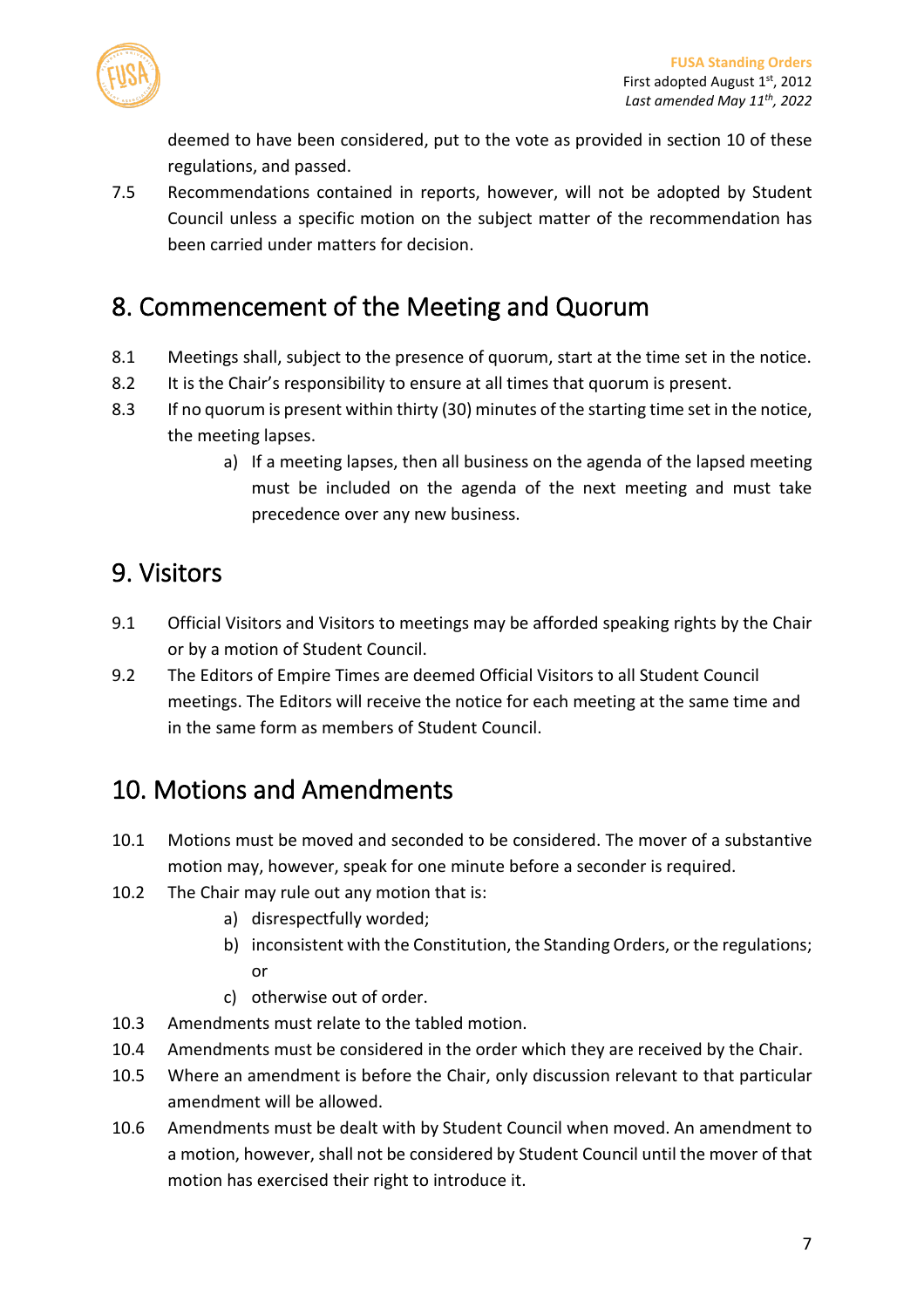

- 10.7 A motion may be amended either by resolution of Student Council, or by the mover with the consent of the seconder.
- 10.8 An amended motion will be treated as the original motion.
- 10.9 The Chair may rule out any amendment that is;
	- a) disrespectfully worded;
	- b) irrelevant to the motion; or
	- c) otherwise out of order.
- 10.10 If the Chair rules any motion or amendment out of order, they must give a reason for being ruled out of order and give the mover an opportunity to make the relevant changes to make sure it is no longer out of order.

## <span id="page-7-0"></span>11. Apologies

11.1 When a written apology is accepted by the General Secretary or the President, either before or during a meeting, that person is automatically granted a leave of absence for the duration of that meeting.

#### <span id="page-7-1"></span>12. Foreshadowed Motions

- 12.1 Where a motion is moved that is contradictory in meaning or intent to the motion tabled, it must be dealt with as a 'foreshadowed motion'.
- 12.2 For the purposes of this section of the Standing Orders, the first tabled motion will be called the substantive motion.
- 12.3 The substantive motion and the foreshadowed motion must be debated together.
- 12.4 The substantive motion and the foreshadowed motion must be put to the vote at the conclusion of the debate.
- 12.5 The mover of the foreshadowed motion may exercise their right of reply in the order in which the foreshadowed motion was moved.
- 12.6 The mover of the substantive motion may exercise their right of reply only after the mover of the foreshadowed motion has exercised or waiver their right of reply.
- 12.7 The Chair must only put the foreshadowed motion to a vote if the substantive motion is lost.
- 12.8 The Chair must be foreshadowed motions to the vote in the order in which they are moved.

# <span id="page-7-2"></span>13. Debate

13.1 After the mover and seconder have spoken or waived their right to speak, a person is called to speak against the motion then another person is called to speak for the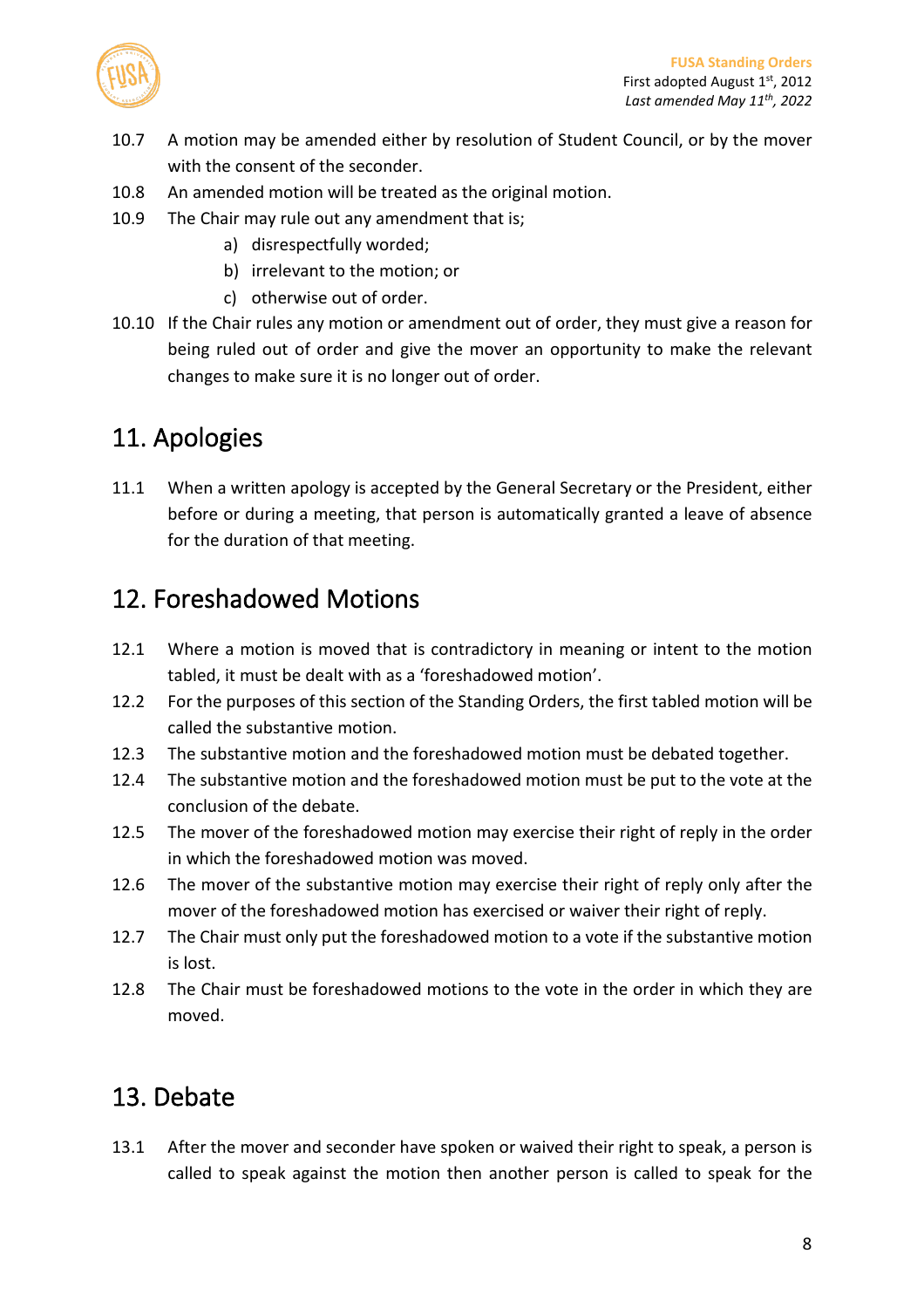

motion. This repeats until no one wishes to speak, in which case the motion goes to a vote.

- 13.2 If the Chair rules any language objectionable, the speaker shall withdraw it and apologise.
- 13.3 The Chair shall maintain order. If the meeting has become unduly disorderly, the meeting may be adjourned for such as period as the Chair sees fit.
- 13.4 The following standing orders on debate only apply in the case that a motion for 'strict order debate' has been moved:
	- a) except by procedural resolution to the contrary, speakers must not speak for more than three (3) minutes;
	- b) the mover of a motion or an amendment will introduce their motion or amendment;
	- c) a person wishing to speak will indicate that they wish to speak by raising their hand;
	- d) the Chair must take an exhaustive list of speakers after a motion or amendment has been introduced. The exhaustive list must be strictly adhered to;
	- e) no person may speak more than twice to any particular motion or amendment;
	- f) the mover has right of reply;
	- g) where two consecutive speakers have spoken either in favour or against a motion the Chair will invite the mover to exercise their right of reply, after which the Chair must put that motion or amendment to a vote;
	- h) where, in the opinion of the Chair, a motion is one of censure or no confidence, the Chair must allow the person(s) against who the motion is moved to speak after the mover's right of reply and before the vote is taken;
	- i) after the mover of a motion has exercised their right of reply the Chair shall put the motion to a vote;
	- j) if further discussion is required, a motion to suspend the "strict order debate" may be put, suspending all matters contained in clause 13.4 of the Standing Orders.

#### <span id="page-8-0"></span>14. Withdrawal of Motions

14.1 The mover of a motion or amendment may withdraw their motion or amendment at any time before it is put to a vote. In the occurrence, the seconder of that motion or amendment will then have the first option of taking up moving of that motion or amendment.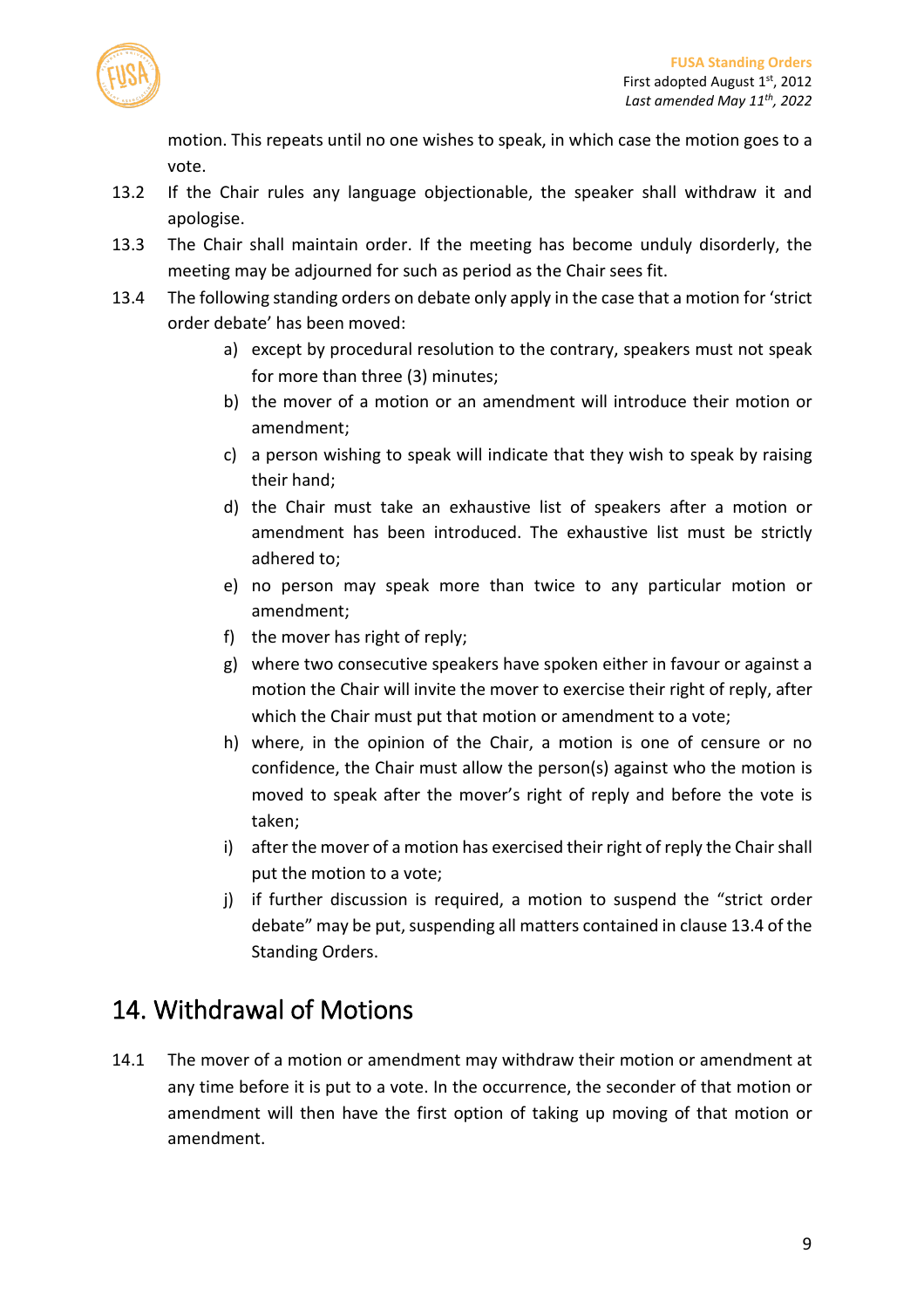

# <span id="page-9-0"></span>15. Voting

- 15.1 The Chair may accept motions to which there is no dissent as carried without putting them to a vote. If a Student Council member expresses dissent, the motion must then be put to a vote.
- 15.2 The Chair must read the motion or amendment aloud before it is put to a vote.
- 15.3 Where there is a foreshadowed motion the Chair must also read the foreshadowed motion aloud before putting the substantive motion a vote.
- 15.4 The Chair must separately call for:
	- a) those Student Council members in favour of the motion;
	- b) those Student Council members against the motion;
	- c) those Student Council members abstaining from the vote.
		- i. The Chair must then declare the result of the vote.
- 15.5 A Student Council member may request a recount upon a vote being declared. Student Council members are not required to vote as they did on the previous count.
- 15.6 The Chair or any three (3) Student Council members may call for a poll before the vote on that motion or amendment is taken.
- 15.7 A Student Council member may request that the nature of their vote on the motion or amendment be recorded in the minutes immediately upon the declaration of the result.

## <span id="page-9-1"></span>16. Duration of Meetings

- 16.1 Any Student Council meeting that has lasted more than three (3) hours must take a twenty (20) minute break, and then a subsequent twenty (20) minute break for every hour beyond three (3) hours.
- 16.2 Student Council may skip any break by a two thirds majority decision.
- 16.3 At any time after three (3) hours, Student Council can by simple majority decision close the meeting with any business remaining to be raised at a special Student Council Meeting within 14 days where practical.
	- a) Absence at a Special Student Council Meeting held in accordance with clause 16.3 of the Standing Orders shall not be considered an absence for the purposes of sub-clause 15.1(e) of the Constitution.

# <span id="page-9-2"></span>17. Suspension of Standing Orders

17.1 The effect of any of these rules concerning the Standing Orders may be suspended by a two thirds majority resolution of Student Council.